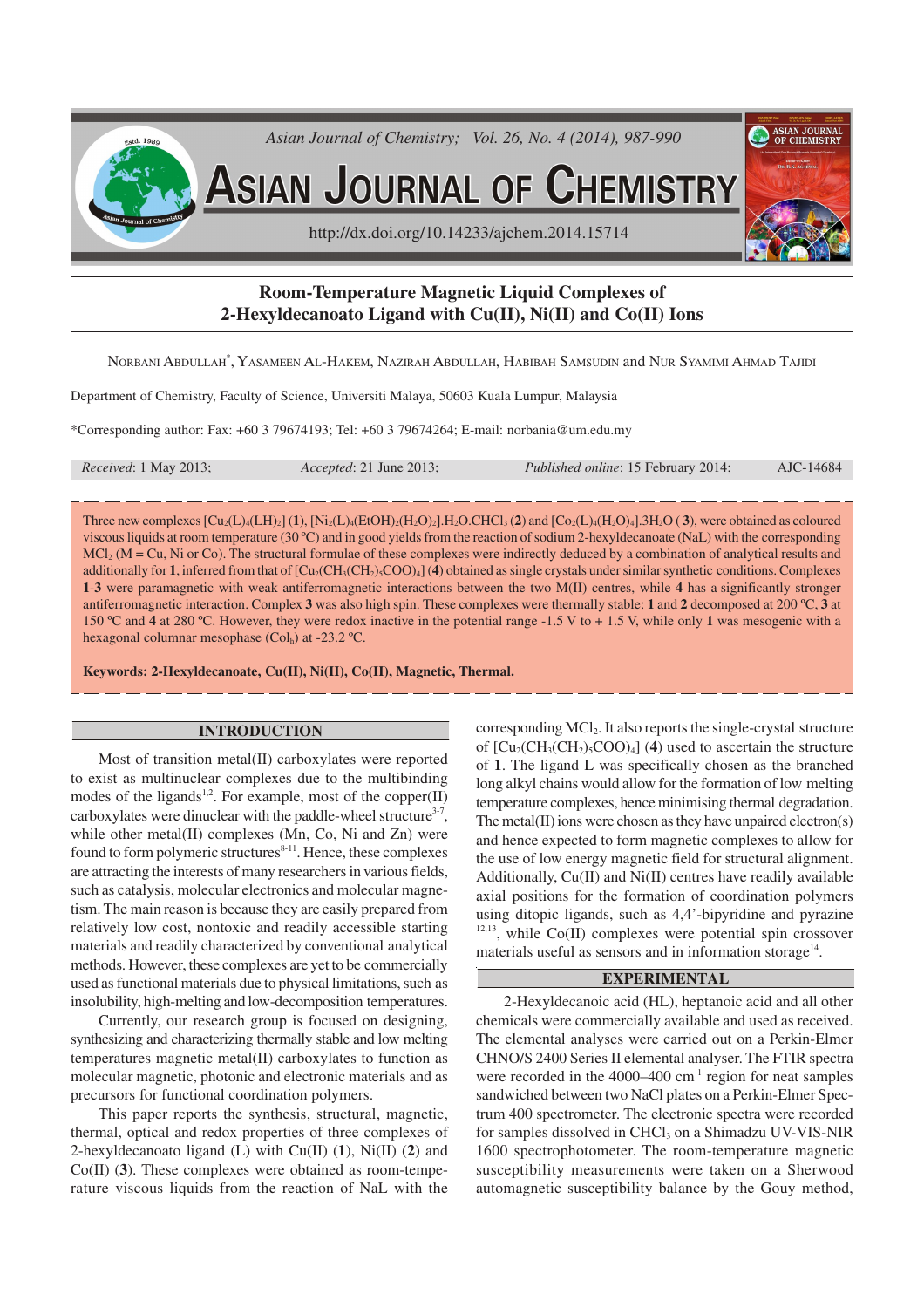using  $Hg[Co(SCN)<sub>4</sub>]$  as the calibrant. The molar susceptibility was corrected for the diamagnetism of the constituent atoms using Pascal's constants. The diffraction data for single crystals was collected at 100(2) K on a Bruker SMART APEX II fitted with MoK $\alpha$  radiation so that  $\lambda_{\text{max}}$  was 28.4°. The data set was corrected for absorption based on multiple scans<sup>15</sup> and reduced using standard methods<sup>16</sup>. The structure was solved by direct method with SHELXS-97<sup>17</sup> and refined by a full-matrix leastsquares procedure on  $F^2$  using SHELXL-97 with anisotropic displacement parameters for non-hydrogen atoms and a weighting scheme of the form  $w = 1/[\sigma^2(F_o^2) + (0.0506P)^2 +$ 0.2108P] where  $P = (F_0^2 + 2F_c^2)/3$ . All hydrogen atoms were included in the final refinement in their calculated positions. The thermogravimetric analysis (TGA) was done on a Perkin-Elmer Pyris Diamond TG/DTA thermal instrument in the temperature range 50-900 °C, under  $N_2$  at a flow rate of 10 cm<sup>3</sup> min<sup>-1</sup> and scan rate of 20 °C min<sup>-1</sup>. The differential scanning calorimetry (DSC) was done on a Mettler Toledo DSC 822 instrument, with the scans recorded for two consecutive heating-cooling cycles, from 30-50 ºC and then cooled to -30 °C, under  $N_2$  at a flow rate of 20 cm<sup>3</sup> min<sup>-1</sup> and scan rate of 10 °C min<sup>-1</sup>. The optical textures were inferred from the photomicrographs captured on either an Olympus polarizing or Nikon-H600L eclipse microscopes, both equipped with a Mettler Toledo FP90 central processor and a Linkam THMS 600 hot stage. The heating and cooling rates were 5 ºC and 2 ºC min-1 respectively and the magnification was 50X. The cyclic voltammetric scans (CV) were mainly recorded on a Gamry Instrument Reference 600 potentiostat/galvanostat/ ZRA. A three-electrode cell consisting of glassy carbon as the working electrode, saturated calomel electrode (SCE) as the reference electrode and platinum wire as the counter electrode were used. The supporting electrolyte was tetrabutylammonium tetrafluoroborate (TBATFB, 0.05 M). The samples (0.005 M) were dissolved in THF or CHCl<sub>3</sub> and the solutions were bubbled with  $N_2$  for *ca*. 1 min. The potential range was -1.5 V to  $+1.5$  V and the scan rates were 50-150 mV s<sup>-1</sup>.

### **Synthesis**

 $[Cu_2(L)_4(LH)_2]$  (1): A solution of Na<sub>2</sub>CO<sub>3</sub> (5.42 g, 51.1) mmol) in distilled  $H_2O$  (150 mL) was added to a solution of LH (26.22 g, 102.3 mmol) in EtOH (95 %, 100 mL). The cloudy suspension formed was magnetically stirred and gently heated on a hot plate until a clear colourless solution formed (2 h). The solvents were removed on a rotary evaporator to give NaL as a colourless viscous liquid. The yield was 25.61 g  $(90\%)$ . FTIR  $(cm^{-1})$ : 3366  $(m, br)$ , 2956  $(m)$ , 2924  $(vs)$ , 2855 (s), 1540 (vs), 1459 (m), 1409 (s).

NaL (12.67 g, 45.5 mmol) was then dissolved in hot aqueous EtOH (1:1, 200 mL). CuCl<sub>2</sub>.2H<sub>2</sub>O (3.88 g, 22.8 mmol) was gradually added to the solution and the mixture magnetically stirred, heated for 0.5 h and left to cool to room temperature. The oily dark green product formed was extracted using CHCl<sub>3</sub> and the solvent evaporated off on a rotatory evaporator. The viscous dark green liquid obtained was further dried in an oven at 60 °C. The yield was 7.71 g (61 %). Anal. calcd. (%) for  $C_{97}H_{192}O_{12}Cu_2$ : C, 69.4; H, 11.4. Found (%): C, 69.5; H, 11.1. FTIR (cm<sup>-1</sup>): 3393 (w), 2955 (s), 2855 (s), 1706 (m), 1609 (s), 1580 (m), 1455 (s), 1419 (s), 462 (vs).

 $[Ni_2(L)_4(EtOH)_2(H_2O)_2]$ .H<sub>2</sub>O.CHCl<sub>3</sub> (2): The synthetic method was similar to that of **1**, using NaL (6.08 g, 21.9 mmol) and  $\text{NiCl}_2$ .6H<sub>2</sub>O (2.59 g, 10.9 mmol). The product was a pale green viscous liquid and the yield was 3.82 g (62 %). Anal. calcd. (%) for  $C_{70}H_{147}O_{13}Cl_3Ni_2$ : C, 59.1; H, 10.4; found (%): C, 58.6; H, 10.8. FTIR  $(cm!)$ : 3368  $(w)$ , 2955  $(s)$ , 2855  $(s)$ , 1685 (s), 1610 (m), 1587 (s), 1465 (m), 1414 (s), 485 (vs).

 $[Co_2(L)_4(H_2O)_4]$ .3H<sub>2</sub>O (3): The synthetic method was similar to that of **1**, using NaL (3.01 g, 10.8 mmol) and  $CoCl<sub>2</sub>.6H<sub>2</sub>O$  (0.70 g, 5.40 mmol). The product was a dark blue viscous liquid and the yield was 0.98 g (59 %). Anal. calcd. (%) for  $C_{64}H_{138}O_{15}Co_2$ : C, 60.7; H, 11.0; found (%): C, 60.8; H, 11.1. FTIR (cm-1): 3383 (w), 2925 (s), 2856 (s), 1682 (s), 1607 (m), 1465 (s), 1459 (s), 1410 (s), 446 (vs), 436 (vs).

 $[Cu_2(CH_3(CH_2)_5COO)_4]$  (4): The synthetic method was similar to that of 1, using  $CH<sub>3</sub>(CH<sub>2</sub>)<sub>5</sub>COONa$  (1.64 g, 10.8) mmol) and  $CuCl<sub>2</sub>·2H<sub>2</sub>O$  (0.92 g, 5.40 mmol). The product was a greenish-blue powder and the yield was 1.28 g (65 %). The powder formed greenish-blue crystals on recrystallization from THF-MeOH (2:1). FTIR (cm-1): 3448 (w), 2927 (s), 2871 (s), 1589 (vs), 1416 (s).

## **RESULTS AND DISCUSSION**

**Synthesis and structural elucidation:**There were several methods reported in the literature for the synthesis of metal(II) carboxylates<sup>18-20</sup>. All complexes in this paper were obtained in good yields (> 50 %) from the reaction of sodium alkanoate (either 2-hexyldecanoate or heptanoate) with the corresponding metal(II) chloride. The structural formulae for complexes **1**-**3** (Fig. 1) were deduced from a combination of CHN elemental analyses, FTIR and UV-VIS spectroscopies and room-temperature magnetic susceptibility data. Additionally, the structural formula of **1** was ascertained by comparison with the analytical data obtained from crystals of **4**.

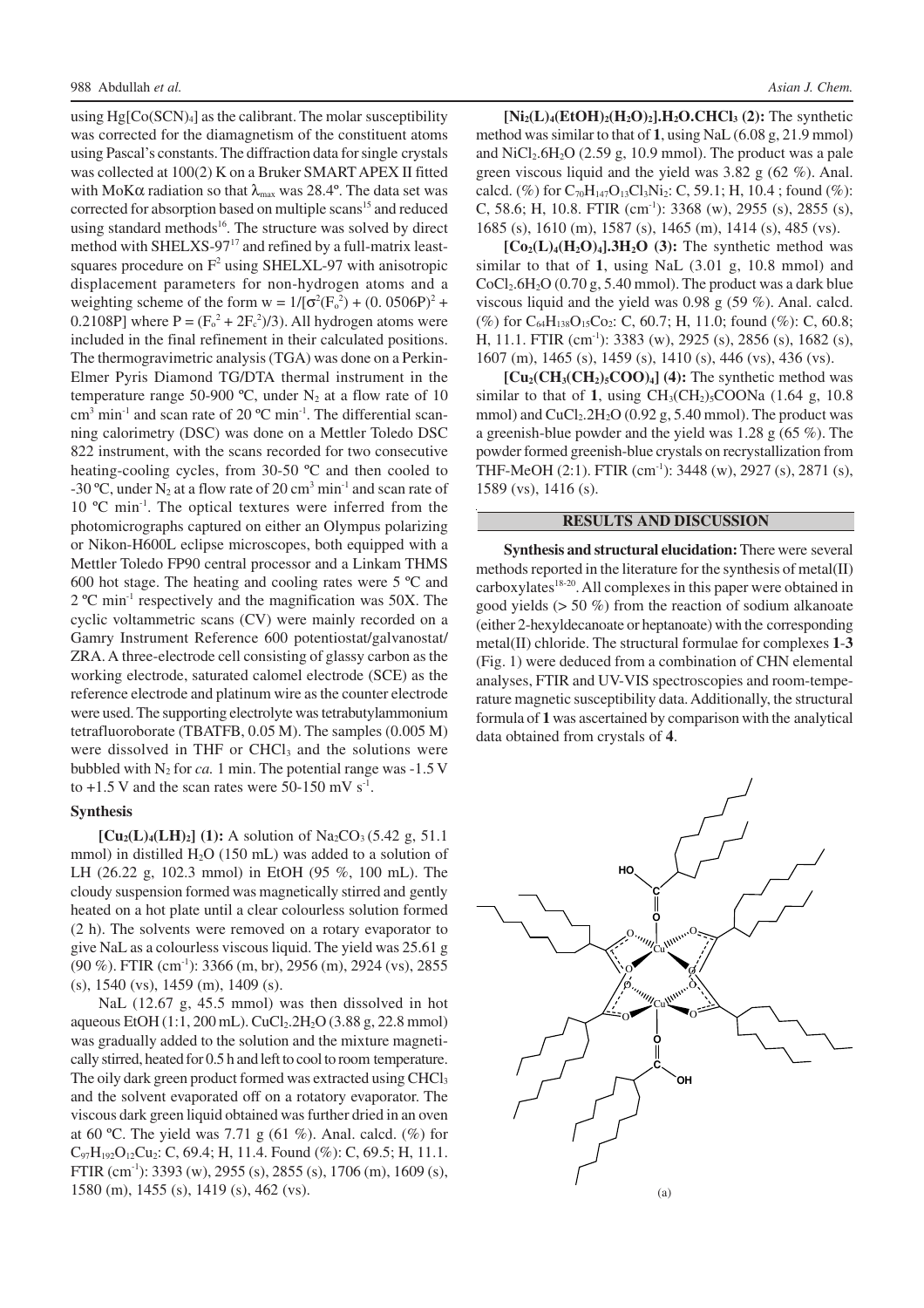

Fig. 1. Proposed structural formulas: (a) 1 ( $\left[ Cu_2(L)_4(LH)_2 \right]$ , (b) 2 (M = Ni(II),  $X = EtOH$ ) and **3** (M = Co(II),  $X = H<sub>2</sub>O$ . The solvent molecules are not shown

For **1**, the chemical formula deduced from the elemental analytical data is  $\lbrack Cu(L)<sub>2</sub>(LH) \rbrack$ . Its FTIR spectrum shows peaks (in cm<sup>-1</sup>) for -CH<sub>2</sub> at 2955 ( $v_{\text{asym}}$ ) and 2855 ( $v_{\text{sym}}$ ), -COO at 1609 ( $v_{\text{asym}}$ ) and 1455 ( $v_{\text{sym}}$ ) and for intramolecularly H-bonded -COOH at 3393 and 1706. Accordingly, the  $\Delta_{\text{COO}}$  value ( $\Delta_{\text{COO}}$ )  $= v_{\text{as,COO}} - v_{\text{s,COO}}$ ) is 154 cm<sup>-1</sup>, suggesting a bridging carboxylate ligand<sup>1,2</sup> when compared to that of NaL ( $\Delta_{COO}$  = 131 cm<sup>-1</sup>). Its UV-visible spectrum shows a broad  $d-d$  band at 667 nm ( $\epsilon_{\text{max}}$ )  $= 436$  M<sup>-1</sup> cm<sup>-1</sup>), a weak shoulder at 860 nm ( $\varepsilon = 131$  M<sup>-1</sup> cm<sup>-1</sup>) and another shoulder at 375 nm ( $\varepsilon = 144$  M<sup>-1</sup> cm<sup>-1</sup>). The result suggest a square pyramidal binuclear  $Cu(II)$  complex<sup>21</sup>. The electronic transitions, based on the *C*4v point group at each Cu(II) centre, are assigned to <sup>2</sup>B<sub>2</sub>  $\rightarrow$  <sup>2</sup>B<sub>1</sub>, <sup>2</sup>A<sub>1</sub>  $\rightarrow$  <sup>2</sup>B<sub>1</sub> and <sup>2</sup>E  $\rightarrow$  ${}^{2}B_{1}$ , respectively<sup>19</sup>. The value of its effective magnetic moment ( $\mu_{\text{eff}}$ ) was 2.6 BM. It was calculated using the equation:  $\mu_{\text{eff}}$  = 2.83[T( $\chi_{M}^{corr}$  - N $\alpha$ )]<sup>1/2</sup>, where  $\chi_{M}^{corr}$  is the corrected molar magnetic susceptibility, T is the absolute temperature (298 K) and  $N\alpha$  is the temperature-independent paramagnetism of Cu(II) (120  $\times$  10<sup>-6</sup> cm<sup>3</sup> mol<sup>-1</sup> per dinuclear complex). The experimental value is slightly lower than the expected spinonly value for two unpaired electrons (2.83 BM) from a dinuclear Cu(II) complex  $(d^9)$ , suggesting a weak antiferromagnetic interaction between the two Cu(II) centres. From the above analytical results, it is proposed that **1** may adopt the paddle-wheel structure similar to other Cu(II) carboxylates<sup>18,19</sup>, but with a 2-hexyldecanoic acid molecule at each axial position (Fig. 1a).

In order to ascertain the proposed structural formula of **1**, a reaction was carried out between  $CH<sub>3</sub>(CH<sub>2</sub>)<sub>5</sub>COONa$  and  $CuCl<sub>2</sub>·2H<sub>2</sub>O$  under similar conditions. Bluish-green crystals of  $\left[\text{Cu}_2(\text{CH}_3(\text{CH}_2)_5\text{COO})_4\right]$  (4) deposited from a solution of the powder obtained in THF-MeOH (2:1). Its structure and packing diagram are shown in Fig. 2 and the crystal data and structure refinement details are shown in Table-1.

The X-ray data for complex **4** clearly shows the expected paddle-wheel structure. Its FTIR ( $\Delta_{COO}$  = 173 cm<sup>-1</sup>) and UVvisible ( $\lambda_{\text{max}}$  = 671 nm,  $\varepsilon_{\text{max}}$  = 375 M<sup>-1</sup> cm<sup>-1</sup>) spectral results are similar to those of **1**. Hence, we are quite confident that both complexes have similar structure. The significantly lower  $\mu_{\text{eff}}$ value for **4** (1.6 BM) compared to **1** (2.6 BM) may arise from the coordination of 2-hexyldecanoic acid molecules at the two axial positions in the latter complex, leading to a more planar geometry at both Cu(II) centres.





 $(b)$ Fig. 2. (a) Crystal structure and (b) packing diagram of  $[Cu<sub>2</sub>(CH<sub>3</sub>(CH<sub>2</sub>)<sub>5</sub>COO)<sub>4</sub>]$  (4)

| TABLE-1                            |                                   |  |  |
|------------------------------------|-----------------------------------|--|--|
| <b>CRYSTAL DATA AND STRUCTURE</b>  |                                   |  |  |
| REFINEMENT DETAILS FOR COMPLEX 4   |                                   |  |  |
| Formula                            | $C_{14}H_{26}O_4Cu$               |  |  |
| Formula weight                     | 321.89                            |  |  |
| Crystal system                     | Triclinic                         |  |  |
| Space group                        | $P-1$                             |  |  |
| T(K)                               | 100(2)                            |  |  |
| a(A)                               | 5.1486(3)                         |  |  |
| b(A)                               | 8.3829(5)                         |  |  |
| c(A)                               | 18.6623(11)                       |  |  |
| $\alpha$ (°)                       | 81.5410(10)                       |  |  |
| $\beta$ (°)                        | 83.5910(10)                       |  |  |
| $\gamma$ (°)                       | 76.1890(10)                       |  |  |
| Z.                                 | $\overline{c}$                    |  |  |
| $V(\AA^3)$                         | 771.21(8)                         |  |  |
| $F_{(000)}$                        | 342                               |  |  |
| $\theta$ range ( $\degree$ )       | $1.11 - 28.37$                    |  |  |
| Goodness-of-fit on $F^2$           | 1.140                             |  |  |
| Final R indices $[I > 2\sigma(I)]$ | $R_1 = 0.0231$ , w $R_2 = 0.0726$ |  |  |
| R indices (all data)               | $R_1 = 0.0274$ , w $R_2 = 0.0836$ |  |  |

For complex **2**, the structural formula proposed from the combined analytical data is  $[Ni_2(L)_4(EtOH)_2(H_2O)_2]$ . H<sub>2</sub>O.CHCl<sub>3</sub> (Fig. 1b). Its FTIR spectrum shows the expected peaks (in cm-1) for -OH at 3368, -CH<sub>2</sub> at 2955 ( $v_{\text{asym}}$ ) and 2855 ( $v_{\text{sym}}$ ), -COO at 1610 ( $v_{\text{asym}}$ ), 1587 ( $v_{\text{asym}}$ ), 1465 ( $v_{\text{sym}}$ ) and 1414 ( $v_{\text{sym}}$ ). Accordingly, the  $\Delta_{\text{COO}}$  values are 122 and 196 cm<sup>-1</sup>, suggesting bidentate chelating and monodentate bridging carboxylate, respectively. Its UV-visible spectrum shows a weak *d-d* band at 681 nm ( $\varepsilon_{\text{max}}$  = 7.3 M<sup>-1</sup> cm<sup>-1</sup>), suggesting a highly symmetrical octahedral geometry at Ni(II) centres <sup>22</sup>. The  $\mu_{eff}$  value of 4.6 BM at 298 K is slightly lower than the expected spin-only